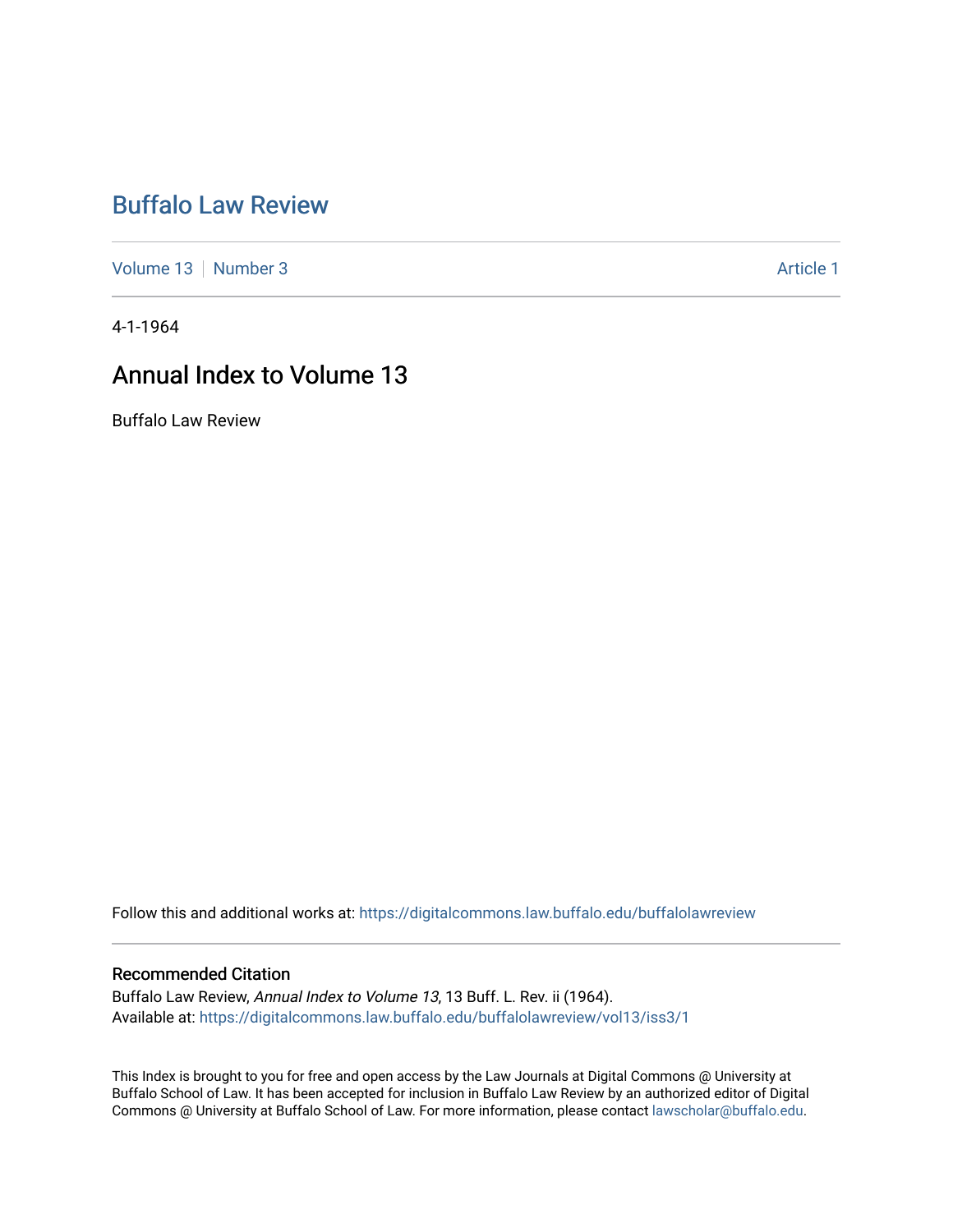### TABLE OF **AUTHORS AND** REVIEWERS

| AMDURSKY, ROBERT S. The Interest in Mental Tranquillity                                    | 339 |
|--------------------------------------------------------------------------------------------|-----|
| BERGAN, FRANCIS. Logic, Liberalism and the Convention of 1938: Philip Halpern's Role       | 306 |
| BUERGENTHAL, THOMAS, The Domestic Status of the European Convention on Human               |     |
| Rights                                                                                     | 354 |
|                                                                                            | 305 |
| DOUGLAS, WILLIAM O. The Bill of Rights and the Free Society: An Individual View $\ldots$   | -1  |
| DRINAN, ROBERT F. Comment on Professor Lewis' Paper                                        | 439 |
| FREY, MAURICE. Carlin: Lawyers on Their Own: A Study of Individual Practitioners           |     |
| in Chicago                                                                                 | 293 |
|                                                                                            | 303 |
| $K_{\text{IRK}}$ , PAUL L. The Interrelationship of Law and Science                        | 393 |
| LAIDLAW, WILLIAM K. Philip Halpern, Teacher of Law and Administrator                       | 315 |
| LANE, JOHN C. McWhinney: Constitutionalism in Germany and the Federal Constitu-            |     |
| tional Court                                                                               | 290 |
| LENHOFF, ARTHUR. A New Procedural Code in New York                                         | 119 |
| LENHOFF, ARTHUR. Justice Halpern's Contribution to Conflict of Laws                        | 317 |
| LEWIS, THOMAS P. The Role of Law in Regulating Discrimination in Places of Public          |     |
|                                                                                            | 402 |
| LIPSTEIN, KURT. Hall: Comparative Law and Social Theory                                    | 648 |
| LIST, LAWRENCE. A Child and a Wall: A Study of "Religious Protection" Laws                 | - 9 |
| LUCAS, JO DESHA, Comment on Professor Lewis' Paper                                         | 443 |
| LUSKY, LOUIS. The Stereotype: Hard Core of Racism                                          | 450 |
| MADISON, SAMUEL R. The New York State Public Service Commission: Counsel Philip            |     |
| $Halpern$                                                                                  | 327 |
| MANAK, JAMES P. Cogley: Natural Law and Modern Society                                     | 295 |
| NASON, RACHEL CONRAD. Judge Halpern as an Advocate of Human Rights                         | 333 |
| PALMER, E. E. The Impact of Union Security in Canada                                       | 515 |
| POLLITT, DANIEL H. Racial Discrimination in Employment: Proposals for Corrective<br>Action | 59  |
| ROSE, ALBERT, A Decade of Metropolitan Government in Toronto                               | 539 |
| $SPELT$ , JAC. The Development of the Toronto Conurbation                                  | 557 |
| STERN, ROBERT H. Rogow and Lasswell: Power, Corruption and Rectitude                       | 507 |
| WAITE, G. GRAHAM. The International Joint Commission—Its Practice and Its Impact           |     |
|                                                                                            | 93  |

### TABLE OF **LEADING** ARTICLES

| A CHILD AND A WALL: A STUDY OF "RELIGIOUS PROTECTION" LAWS. Lawrence List       | 9            |
|---------------------------------------------------------------------------------|--------------|
| A DECADE OF METROPOLITAN GOVERNMENT IN TORONTO. Albert Rose                     | 539          |
| THE BILL OF RIGHTS AND THE FREE SOCIETY: AN INDIVIDUAL VIEW. William O. Douglas | $\mathbf{1}$ |
| THE DEVELOPMENT OF THE TORONTO CONURBATION. Jac. Spelt                          | 557          |
| THE DOMESTIC STATUS OF THE EUROPEAN CONVENTION ON HUMAN RIGHTS. Thomas          | 354          |
| THE IMPACT OF UNION SECURITY IN CANADA. E. E. Palmer                            | 515          |
| THE INTEREST IN MENTAL TRANOUILITY. Robert S. Amdursky                          | 339          |
| THE INTERNATIONAL JOINT COMMISSION-ITS PRACTICE AND ITS IMPACT ON LAND USE.     |              |
|                                                                                 | 93           |
| THE INTERRELATIONSHIP OF LAW AND SCIENCE, Paul L. Kirk                          | 393          |
| RACIAL DISCRIMINATION IN EMPLOYMENT: PROPOSALS FOR CORRECTIVE ACTION. Daniel    |              |
|                                                                                 | 59           |
| THE ROLE OF LAW IN REGULATING DISCRIMINATION IN PLACES OF PUBLIC ACCOMMODA-     |              |
| TION.                                                                           |              |
|                                                                                 | 402          |
|                                                                                 | 439          |
|                                                                                 | 443          |
| THE STEREOTYPE: HARD CORE OF RACISM. Louis Lusky                                | 450          |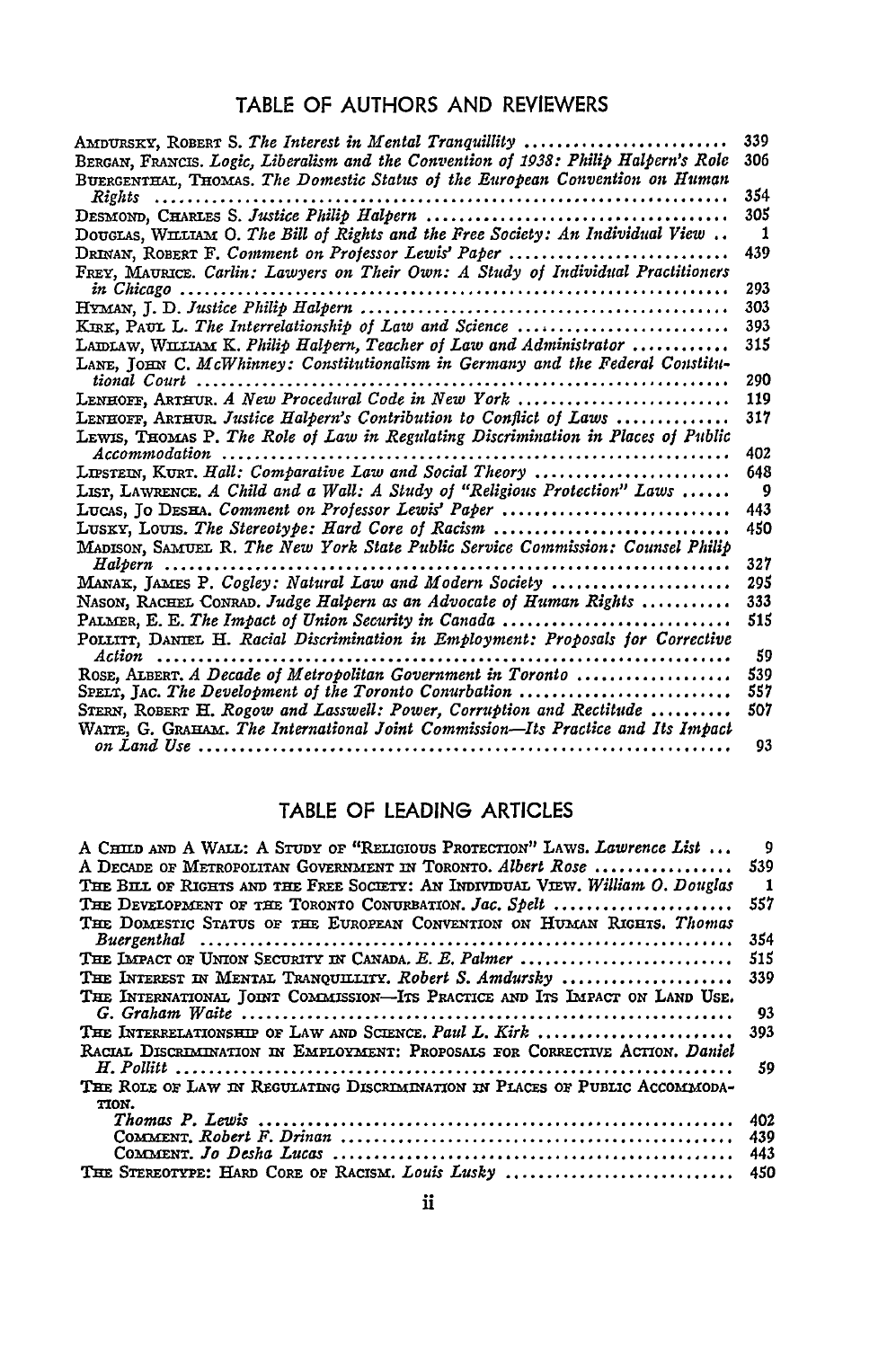### TABLE OF BOOKS REVIEWED

| CARLIN: LAWYERS ON THEIR OWN: A STUDY OF INDIVIDUAL PRACTITIONERS IN CHICAGO. |  |
|-------------------------------------------------------------------------------|--|
|                                                                               |  |
| COGLEY: NATURAL LAW AND MODERN SOCIETY. James P. Manak  295                   |  |
| HALL: COMPARATIVE LAW AND SOCIAL THEORY. Kurt Lipstein  648                   |  |
| LASSWELL & ROGOW: POWER, CORRUPTION, AND RECITTUDE. Robert H. Stern  507      |  |
| MCWHINNEY: CONSTITUTIONALISM IN GERMANY AND THE FEDERAL CONSTITUTIONAL        |  |
|                                                                               |  |
| WEINSTEIN, KORN & MILLER. NEW YORK CIVIL PRACTICE. Arthur Lenhoff  119        |  |

## TABLE OF RECENT DECISIONS, NOTES AND COMMENTS

| Application of the New York Alcoholic Beverage Control Law to Mail Order Liquor |  |
|---------------------------------------------------------------------------------|--|
|                                                                                 |  |
|                                                                                 |  |
|                                                                                 |  |
| The Evolution of the Durham Rule in the District of Columbia (1954-1963)  616   |  |
|                                                                                 |  |
|                                                                                 |  |
|                                                                                 |  |

 $\sim 30$ 

 $\sim$   $\alpha$ 

 $\sim 10^{-11}$ 

 $\sim 10^{-11}$ 

 $\mathbf{v}$  $\ddot{\phantom{0}}$ 

 $\mathcal{L}^{\text{max}}$ 

 $\mathcal{L} = \mathcal{L} \mathcal{L}$  .

 $\mathcal{L}^{\text{max}}_{\text{max}}$  ,  $\mathcal{L}^{\text{max}}_{\text{max}}$ 

 $\sim 10^{-11}$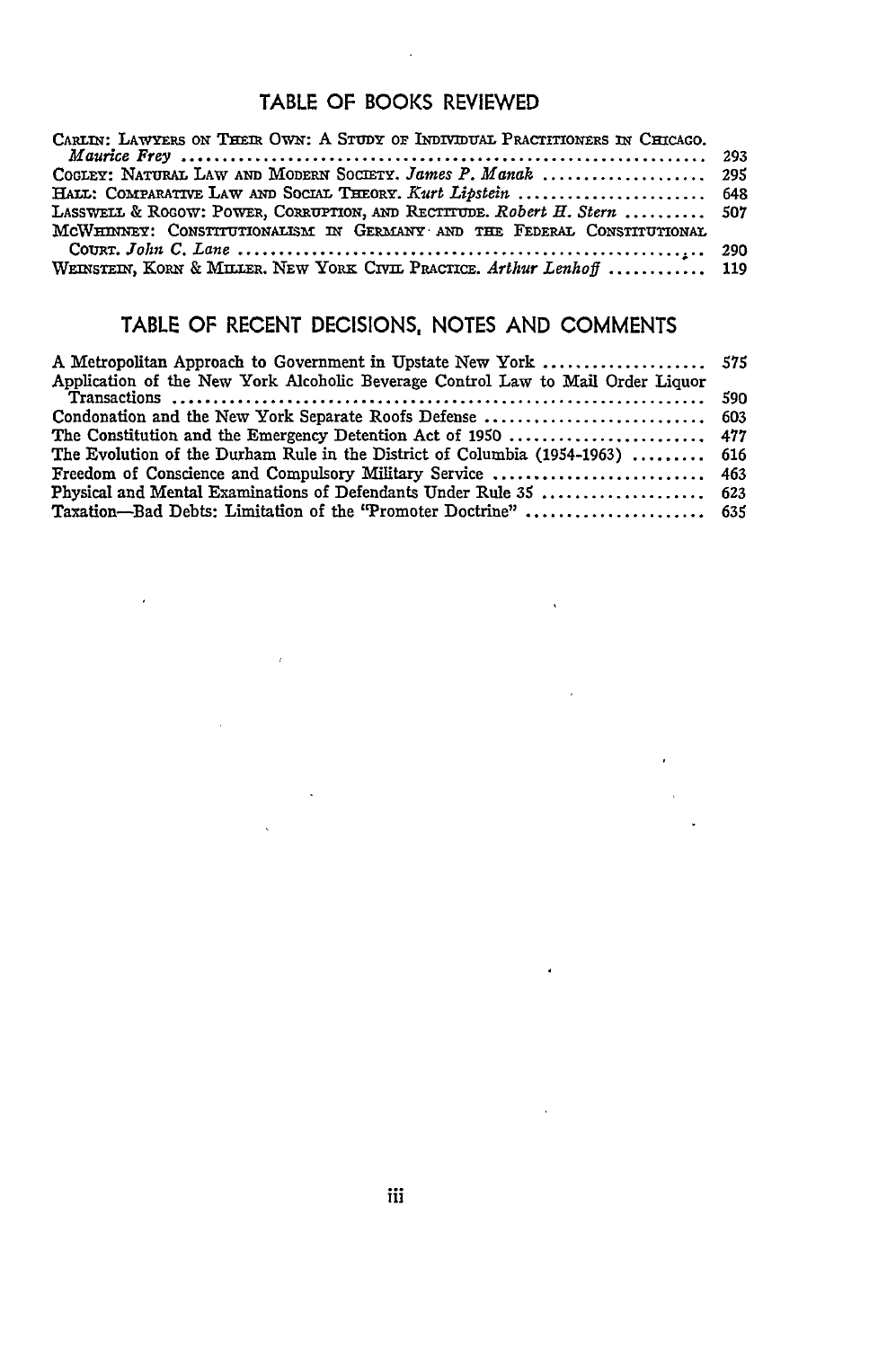## **SUBJECT INDEX**

**A**

#### **ADMINISTRATIVE LAW**

| ARBITRATION |  |
|-------------|--|

Consolidation of Arbitration Proceedings Under New York Law ................ **<sup>135</sup>**

#### **CIVIL PROCEDURE**

## **C**

| A New Procedural Code in New York-A Review of Weinstein, Korn & Miller,   |  |
|---------------------------------------------------------------------------|--|
|                                                                           |  |
| Physical and Mental Examinations of Defendants Under Rule 35  623         |  |
| Taxpayer Suits-New York Continues Refusal to Recognize Standing for Chal- |  |
|                                                                           |  |

#### **CONFLICT OF LAWS**

| Non-Resident's Action Against Foreign Corporation Where Cause of Action Arose    |  |
|----------------------------------------------------------------------------------|--|
|                                                                                  |  |
| Traditional Lex Loci Delicti Rule Rejected—"Most Significant Contacts" Rationale |  |
|                                                                                  |  |

#### **CONSTITUTIONAL LAW**

| 9              |
|----------------|
| $\blacksquare$ |
| 477            |
| 145            |
| 463            |
| 495            |
| - 59           |
| 402            |
| 439            |
| 443            |
| 450            |
|                |
| 149            |
|                |

#### **CONTRACTS**

 $\cdot$ 

| Attorney-Accountant Agreement to Split Fee Enforceable Provided Each Renders   |  |
|--------------------------------------------------------------------------------|--|
|                                                                                |  |
| Contract Intended to Release Liability for Negligence Invalidated—Language Not |  |
|                                                                                |  |

#### **CRIMINAL LAW AND PROCEDURE**

| Admissibility of Exculpatory Portions of a Defendant's Statement After Incrimi- |  |
|---------------------------------------------------------------------------------|--|
|                                                                                 |  |
| Arrest for Misdemeanor Not Committed in Presence of Officer Not Supportable     |  |
|                                                                                 |  |
|                                                                                 |  |
| Conviction of Agent of Owner for Violation of Administrative Code Which Re-     |  |
|                                                                                 |  |
|                                                                                 |  |
| Coram Nobis As Proper Remedy for Testimony Not Perjured and Not Knowingly       |  |
|                                                                                 |  |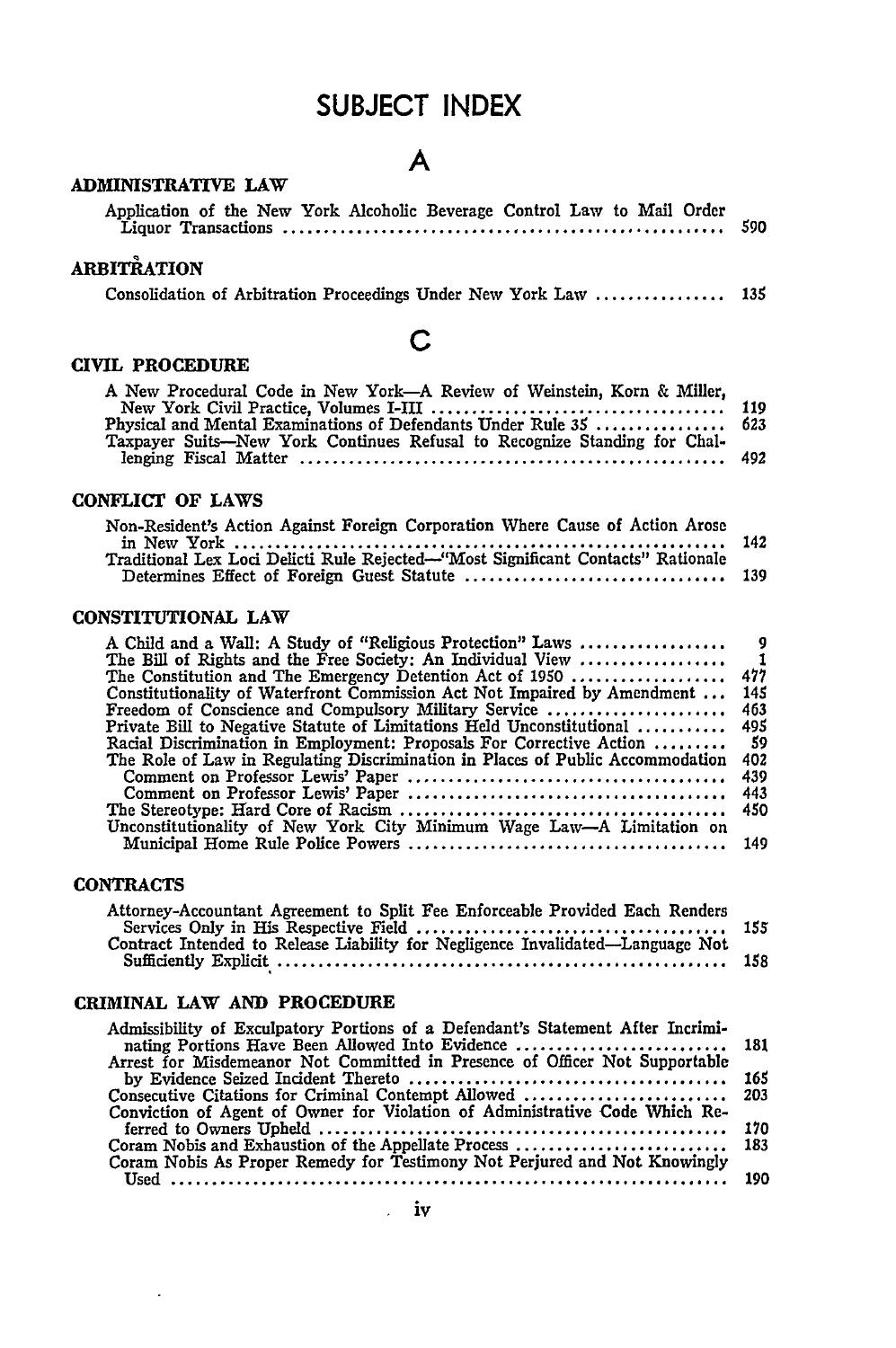$\sim$   $\lambda$ 

| Coram Nobis Not To Be Granted Where No Showing That Perjured Testimony         |     |
|--------------------------------------------------------------------------------|-----|
|                                                                                | 197 |
| Coram Nobis---Proper Remedy Where Defendant Has Been Wrongfully Prevented      |     |
|                                                                                | 162 |
| Evolution of the Durham Rule in the District of Columbia (1954-1963)           | 616 |
| Inculpatory Statements Given Before Arraignment Where Consultation with        |     |
|                                                                                | 498 |
| Legal Insanity Not Established by Showing Defendant Operates Under Own Stand-  |     |
|                                                                                | 200 |
| Part Possession of Stolen Goods As Proof of Theft of Whole                     | 193 |
| Right to Prompt Trial Not Lost by Incarcerated Prisoner Where Requests for New |     |
| Trial Not Forwarded to Prosecutor by Prison Authorities                        | 187 |
| Search and Seizure Authorized as Incident to Lawful Arrest Despite Failure to  |     |
|                                                                                | 173 |
|                                                                                | 177 |

## **D**

#### **DECEDENTS' ESTATES AND TRUSTS**

| Devolution of a Lapsed Residuary Legacy: A Departure from the "No Residue of |  |
|------------------------------------------------------------------------------|--|
|                                                                              |  |
| Irrevocable Assignment of Trust Income to Wife Not Violative of Spendthrift  |  |
|                                                                              |  |
|                                                                              |  |

**E**

#### ERRATA 514

#### **EVIDENCE**

## Admission Into Evidence of Company's Operating Rule Proper on Question of Negligence ................................................... 215 The Interrelationship of Law and Science **..................................... 393**

Ì,

#### FAMILY LAW

|  | I |  |
|--|---|--|
|  |   |  |

| Reformation of Void Provisions of Support Agreements Not Granted—Issue of    |  |
|------------------------------------------------------------------------------|--|
|                                                                              |  |
| Violation of Non-Molestation Covenant of Separation Agreement Not Defense In |  |
|                                                                              |  |

#### **INSURANCE**

| INTERNATIONAL LAW                                                                                                                                     |  |
|-------------------------------------------------------------------------------------------------------------------------------------------------------|--|
| The Domestic Status of the European Convention on Human Rights  354<br>The International Toint Commission—Its Practice and Its Impact on Land Use  93 |  |

I

### L

#### **LABOR LAW**

| Collective Bargaining Agreement Resulting in Loss of Right to Litigate by Union- |      |
|----------------------------------------------------------------------------------|------|
|                                                                                  | -230 |
|                                                                                  | 515  |